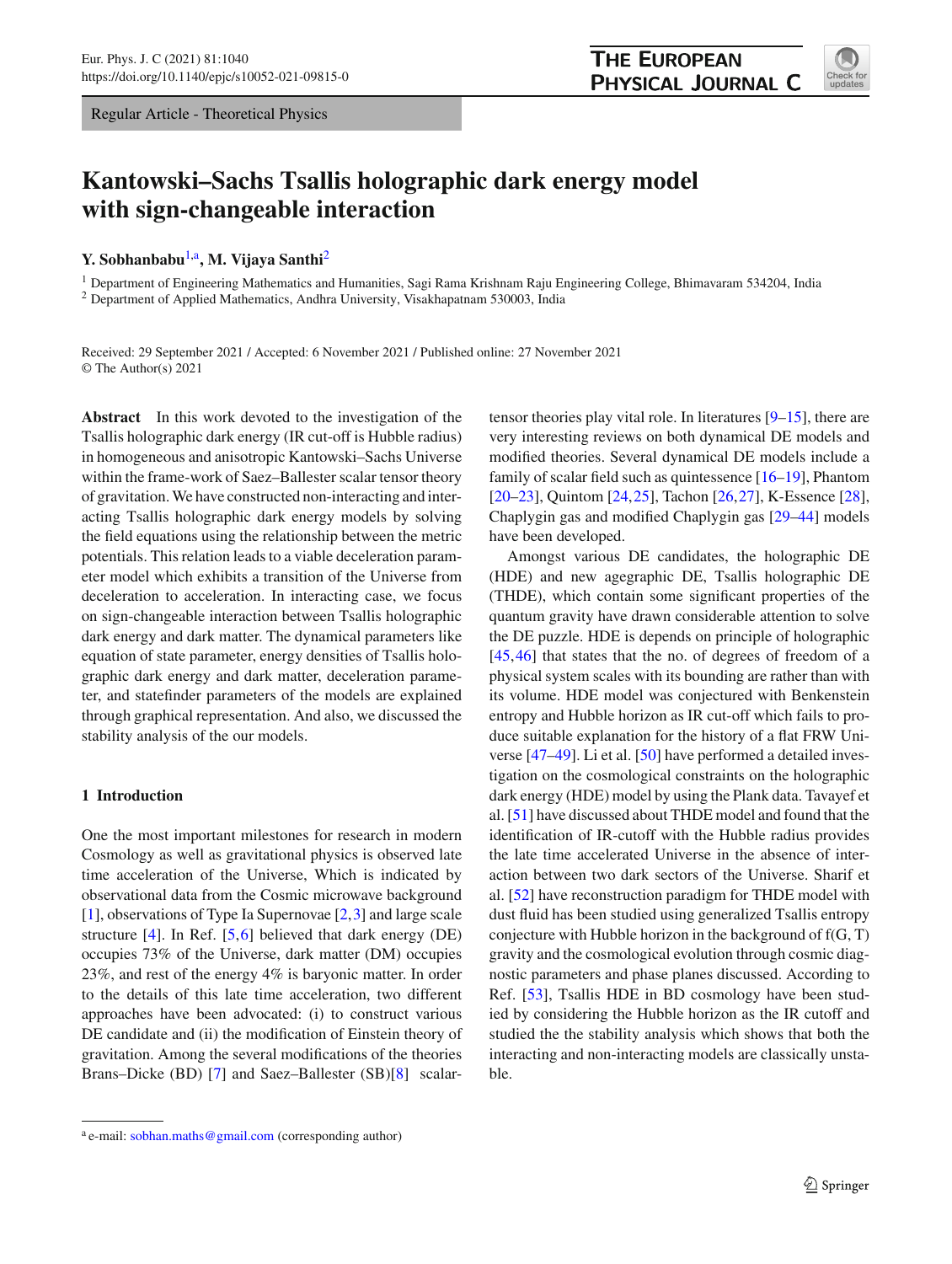Abdollahi Zadeh et al. [\[54](#page-9-29)] has explained a short note on THDE model. Gunjan et al. [\[55](#page-9-30)] has discussed Statefinder diagnosis for interacting THDE models with  $\omega_t - \omega'_t$  pair. Ghaffari et al. [\[53\]](#page-9-28) have explained Tsallis holographic dark energy in Fractal Universe. Sadri [\[56\]](#page-9-31) has discussed observational constraints on interacting THDE model. Aditya et al. [\[57\]](#page-9-32) have studied observational constraint on interacting THDE in logarithmic BD theory. Sharif and Saba [\[58\]](#page-9-33) have established a reconstruction scenario for THDE model in the background of modified theory of gravity with the Hubble horizon as well as the generalised Tsallis entropy conjecture using the powerlaw solution of the scale factor.

The Bianchi type (BT) models are the nice and simplest anisotropic models, which completely explain the anisotropic effects. Mishra et al. [\[59](#page-9-34)] have investigated BT-V string cosmological model with anisotropic distribution of DE. Aditya and Reddy [\[60](#page-9-35)] have studied BT-I string models in modified theory of gravity. Sharif et al. [\[61\]](#page-9-36) have investigated BT-I new HDE model in the background of BD theory of gravity. Aditya and Reddy [\[62\]](#page-9-37) have investigated anisotropic new HDE model in the framework of SB theory of gravitation.

Chandra et al. [\[63](#page-9-38)] have studied THDE in BT-I Universe using hybrid expansion law with k-essence. Korunur [\[64\]](#page-9-39) has studied THDE model in Bianchi type-III Universe with scalar fields. Zadeh et al. [\[65](#page-9-40)] explained the cosmic evolution of THDE in BT-I model filled by DE and DM interacting with each other throughout a sign-changeable interaction with various IR cut-offs. Recently, Prasanthi and Aditya [\[66\]](#page-9-41) have investigated BT-VI0 Renyi HDE models in the frame-work of general relativity. Very recently, Santhi and Sobhanbabu  $[67,68]$  $[67,68]$  $[67,68]$  have studied BT-III and BT-VI<sub>0</sub> THDE models in Scalar tensor theories of gravitation.

In this work, inspired by the above investigations, we have considered the Kantowski–Sachs Universe THDE model with SB theory of gravitation. The organization of this work is as follows: In the next section, we have derived SB field equations with the help of kantowski–Sachs in the presence of two interacting fields: DM and THDE components. Also, devoted to the cosmological solution of the field equations. In Sect. [3,](#page-2-0) we study the evolution of the Universe by considering an non-interaction and sign-changeable interaction between DM and THDE whose IR cut-offs are the apparent horizon. Finally, in last section, we presented the conclusions of this work.

#### **2 Metric and SB field equations**

We consider a homogeneous and anisotropic Kantowski– Sachs (KK) Universe described by the line-element

<span id="page-1-1"></span>
$$
ds^{2} = dt^{2} - A^{2}(t)dr^{2} - B^{2}(t)(d\theta^{2} + \sin^{2}\theta d\phi^{2}),
$$
 (1)

where  $A(t)$  and  $B(t)$  are functions of cosmic time *t* only. For the Universe filled by a DM without pressure with energy density  $(\rho_M)$ , and DE candidate with energy density  $(\rho_T)$ , The SB field equations are

<span id="page-1-0"></span>
$$
G_{ij} - w\phi^{n}(\phi_{,i}\phi_{,j} - \frac{1}{2}g_{ij}\phi_{,k}\phi^{,k}) = - (T_{ij} + \bar{T}_{ij}), \quad (2)
$$

where  $T_{ij}$  and  $T_{ij}$  are energy momentum tensors (EMT) for DM and DE respectively. Scalar field  $\phi$  equation

$$
2\phi^n \phi_{,i}^{\,i} + n\phi^{n-1} \phi_{,k} \phi^{,k} = 0,\tag{3}
$$

and energy conservation equations are

<span id="page-1-3"></span>
$$
T_{ij} + \bar{T}_{ij} = 0. \tag{4}
$$

The EMT for DM  $(T_{ij})$  and anisotropic DE are given by

<span id="page-1-2"></span>
$$
T_{ij} = diag[1, 0, 0, 0]\rho_M, \text{ and}
$$
  
\n
$$
\bar{T}_{ij} = diag[1, -\omega_T, -(\omega_T + \gamma), -(\omega_T + \gamma)]\rho_T,
$$
\n(5)

where  $\omega_T = \frac{p_T}{\rho_T}$  is equation of state (EoS) parameter, *p<sub>t</sub>* represents pressure of THDE and  $\alpha$  is skewness parameter is in deviation from EoS parameter  $\omega_T$  on *y* and *z* axes respectively.

The SB field Eq. [\(2\)](#page-1-0), for KK line-element Eq. [\(1\)](#page-1-1) with the help of Eq.  $(5)$ , can be written as

<span id="page-1-4"></span>
$$
2\frac{\ddot{B}}{B} + \frac{B^2}{B^2} + \frac{1}{B^2} - \frac{w}{2}\phi^n\dot{\phi}^2 = -\omega_T \rho_T, \tag{6}
$$

$$
\frac{A}{A} + \frac{B}{B} + \frac{AB}{AB} - \frac{w}{2}\phi^n\dot{\phi}^2 = -(\omega_T + \alpha)\rho_T, \tag{7}
$$

$$
2\frac{\dot{A}\dot{B}}{AB} + \frac{B^2}{B^2} + \frac{1}{B^2} + \frac{w}{2}\phi^n\dot{\phi}^2 = \rho_M + \rho_T,\tag{8}
$$

$$
\ddot{\phi} + \left(\frac{\dot{A}}{A} + 2\frac{\dot{B}}{B}\right)\dot{\phi} + \frac{n}{2}\frac{\dot{\phi}^2}{\phi} = 0.
$$
\n(9)

We can write the continuity Eq. [\(4\)](#page-1-3) of the DM and DE as

<span id="page-1-5"></span>
$$
\rho_M + \left(\frac{\dot{A}}{A} + 2\frac{\dot{B}}{B}\right)\rho_m + \dot{\rho}_T + \left(\frac{\dot{A}}{A} + 2\frac{\dot{B}}{B}\right)(1 + \omega_T)\rho_T
$$

$$
+ 2\frac{\dot{B}}{B}\alpha\rho_T = 0,
$$
(10)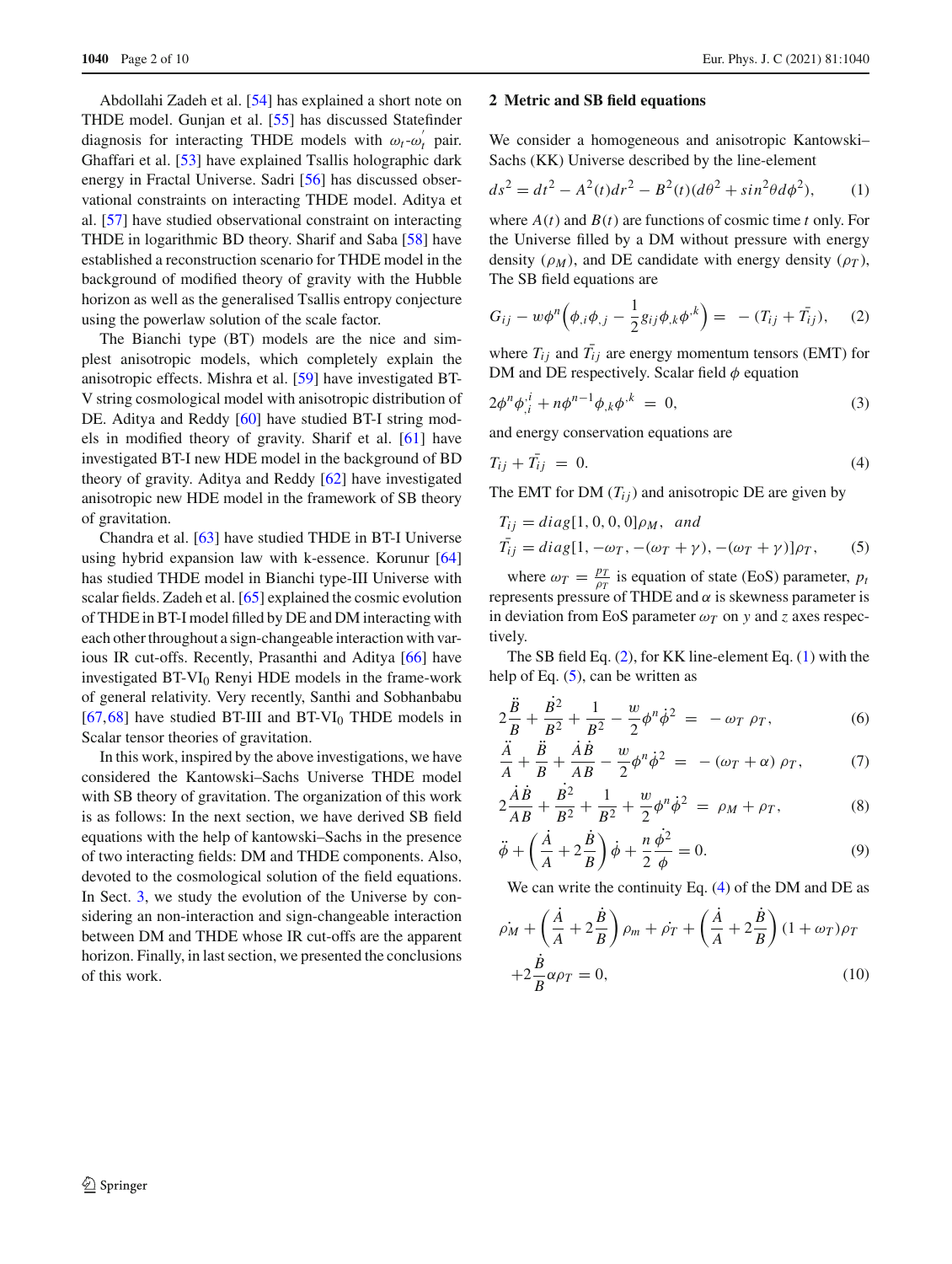where overhead dot (.) represents ordinary differentiation with respect to cosmic time *t*.

The SB field equations Eqs.  $(6)$ – $(8)$  form a system of four non-linear equations with seven [\(7\)](#page-1-4) unknowns:  $A$ ,  $B$ ,  $\rho_M$ ,  $\rho_T$ ,  $\omega_T$ ,  $\alpha$ , and  $\phi$ . Hence to find a deterministic solution of the non linear equations we use the condition that the shear scalar  $\sigma^2$  is directly proportional to scalar expansion  $\theta$  which leads to a relation between the metric potentials so that in Ref. [\[69](#page-9-44)] we have

<span id="page-2-1"></span>
$$
A = B^k,\tag{11}
$$

where  $k \neq 1$  is positive constant. From Eqs. [\(6\)](#page-1-4), [\(7\)](#page-1-4), and  $(11)$ , we get

<span id="page-2-2"></span>
$$
\frac{\ddot{B}}{B} + (1+k)\frac{\dot{B}}{B} = \frac{1}{k-1}\left(\alpha\rho_T + \frac{1}{B^2}\right)\frac{B}{\dot{B}}.
$$
 (12)

To get the solution of the models we consider the ref [\[70,](#page-9-45)[71\]](#page-9-46)

<span id="page-2-3"></span>
$$
\alpha = \frac{\alpha_0 (k-1) \dot{B} B - 1}{B^2 \rho_T},\tag{13}
$$

where  $\alpha_0$  is an arbitrary constant. Now from equations [\(12\)](#page-2-2) and  $(13)$ , we obtain the metric potentials as

$$
A = \left[\frac{\alpha_1(k+2)}{\alpha_0}e^{\alpha_0 t} + \alpha_2(k+2)\right]^{\frac{k}{k+2}},
$$
  
\n
$$
B = \left[\frac{\alpha_1(k+2)}{\alpha_0}e^{\alpha_0 t} + \alpha_2(k+2)\right]^{\frac{1}{k+2}},
$$
\n(14)

where  $\alpha_1$  and  $\alpha_2$  is an constants of integrations. The lineelement Eq [\(1\)](#page-1-1) can, be written as

<span id="page-2-4"></span>
$$
ds^{2} = dt^{2} - \left[\frac{\alpha_{1}(k+2)}{\alpha_{0}}e^{\alpha_{0}t} + \alpha_{2}(k+2)\right]^{\frac{2k}{k+2}}dr^{2}
$$

$$
-\left[\frac{\alpha_{1}(k+2)}{\alpha_{0}}e^{\alpha_{0}t} + \alpha_{2}(k+2)\right]^{\frac{2}{k+2}}(d\theta^{2} + \sin^{2}\theta d\phi^{2}).
$$
(15)

Equation [\(15\)](#page-2-4) describes KK THDE cosmological model in SB scalar tensor theory of gravitation.

The Hubble parameter *H* for our model can be obtain as

<span id="page-2-8"></span>
$$
H = \frac{1}{3} \left( \frac{\dot{A}}{A} + 2 \frac{\dot{B}}{B} \right) = \frac{\alpha_1}{\left( \frac{\alpha_1}{\alpha_0} + \alpha_2 e^{-\alpha_0 t} \right)} \tag{16}
$$

The THDE has been proposed by Tavayef et al., [\[72\]](#page-9-47). The energy density of THDE is can be written as

$$
\rho_T = \gamma_1 H^{4-2\delta} = \left[\frac{\alpha_1}{\left(\frac{\alpha_1}{\alpha_0} + \alpha_2 e^{-\alpha_0 t}\right)}\right]^{4-2\delta},\tag{17}
$$



<span id="page-2-10"></span>**Fig. 1** Plot of skewness parameter ( $\alpha$ ) versus time (*t*) for  $k = 1.9$ ,  $\alpha_1 = 1.2, \alpha_2 = 0.52, w = 1000, \phi_0 = 1, \text{ and } \gamma_1 = 101$ 

where  $\gamma_1$  and  $\delta$  are constants.

#### <span id="page-2-0"></span>**3 Non-interacting THDE in the SB cosmology**

<span id="page-2-6"></span>In this case, we consider that there is no energy exchange between the cosmos sectors (DM, THDE), and hence, the energy conservation equations can be written in separately, so that we have from Eq.  $(10)$ ,

$$
\dot{\rho_M} + 3H\rho_M = 0,\tag{18}
$$

and

<span id="page-2-9"></span>
$$
\dot{\rho}_T + 3H(1 + \omega_T)\rho_T + 2\alpha\rho_T \frac{\dot{B}}{B} = 0
$$
\n(19)

From Eq.  $(9)$ , we get

<span id="page-2-7"></span>
$$
\phi^{\frac{n+2}{2}} = \left(\frac{n+2}{2}\right)\phi_0
$$
  
 
$$
\times \int \left[\frac{\alpha_1(k+2)}{\alpha_0}e^{\alpha_0 t} + \alpha_2(k+2)\right]^{-3} dt + \phi_1,
$$
 (20)

where  $\phi_0$  and  $\phi_1$  are constants of integration. Taking the cosmic time derivative of Eq. [\(17\)](#page-2-5), we have

<span id="page-2-5"></span>
$$
\dot{\rho}_T = \gamma_1 (4 - 2\delta) H^{3 - 2\delta} \dot{H}.
$$
\n<sup>(21)</sup>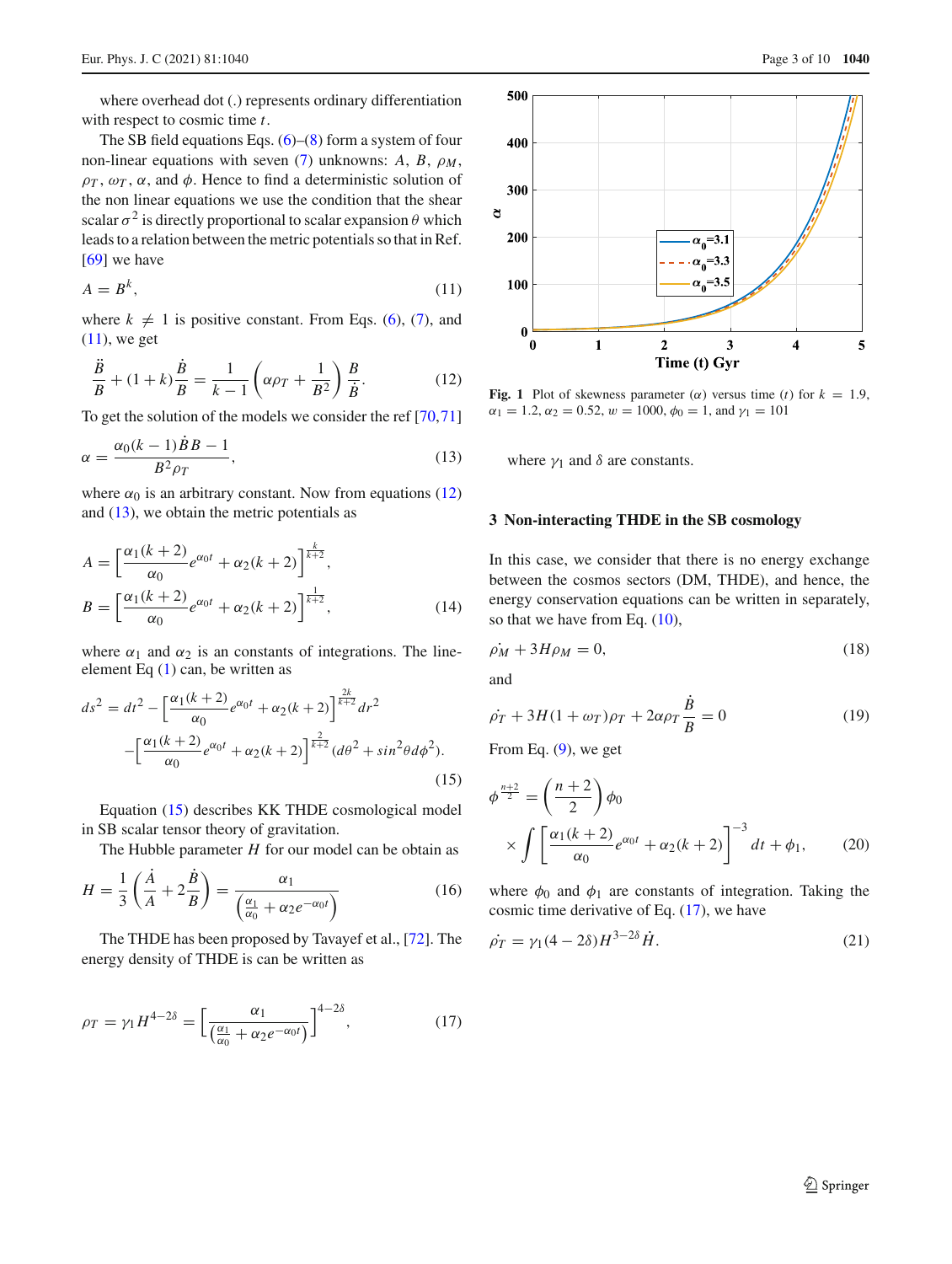

<span id="page-3-1"></span>**Fig. 2** Plot of energy density  $(\rho_T)$  of THDE versus time (*t*) for  $k = 1.9$ ,  $\alpha_1 = 1.2$ ,  $\alpha_2 = 0.52$ , and  $\gamma_1 = 101$ 

Now using Eqs. [\(14\)](#page-2-6), [\(17\)](#page-2-5), and [\(20\)](#page-2-7) in Eq. [\(8\)](#page-1-4), we get



<span id="page-3-2"></span>**Fig. 3** Plot of energy density  $(\rho_M)$  of DM versus time (*t*) for  $k = 1.9$ ,  $\alpha_1 = 1.2, \alpha_2 = 0.52, \text{ and } \gamma_1 = 101$ 

$$
\rho_M = \frac{(2k+1)\alpha_1^2 e^{2\alpha_0 t}}{\left[\frac{\alpha_1(k+2)}{\alpha_0}e^{\alpha_0 t} + \alpha_2(k+2)\right]^2} + \frac{1}{\left[\frac{\alpha_1(k+2)}{\alpha_0}e^{\alpha_0 t} + \alpha_2(k+2)\right]^{\frac{2}{2+k}}} + \frac{1}{\frac{\alpha_1(k+2)}{\alpha_0}e^{\alpha_0 t} + \alpha_2(k+2)\left[\frac{\alpha_1(k+2)}{\alpha_0}e^{\alpha_0 t} + \alpha_2(k+2)\right]^{\frac{2}{2+k}}}
$$
\n(22)

Using Eqs.  $(14)$ ,  $(17)$  in Eq.  $(13)$ , we get skewness parameter  $\alpha$  is

$$
\alpha = \frac{\alpha_0 \alpha_1 (k-1) e^{\alpha_0 t} \left[ \frac{\alpha_1 (k+2)}{\alpha_0} e^{\alpha_0 t} + \alpha_2 (k+2) \right]^{\frac{-k}{2+k}} - 1}{\gamma_1 \left[ \frac{\alpha_1 (k+2)}{\alpha_0} e^{\alpha_0 t} + \alpha_2 (k+2) \right]^2 \left[ \frac{\alpha_1}{\frac{\alpha_1}{\alpha_0} + \alpha_2 e^{-\alpha_0 t}} \right]^{4-2\delta}}
$$
\n(23)

From Eqs. [\(14\)](#page-2-6), [\(16\)](#page-2-8), [\(17\)](#page-2-5) and [\(19\)](#page-2-9), we get the EoS parameter  $\omega_T$  of THDE is

<span id="page-3-0"></span>
$$
\omega_{T} = -1 + 2\alpha_{0}\alpha_{1}\alpha_{2}\gamma_{1}(\delta - 2)e^{\alpha_{0}t}H^{3-2\delta} + \frac{2\alpha_{1}^{4\delta - 9}}{3\gamma_{1}}\n\times \left[1 - \alpha_{0}\alpha_{1}(k - 1)e^{\alpha_{0}t}\left[\frac{\alpha_{1}(k + 2)}{\alpha_{0}}e^{\alpha_{0}t} + \alpha_{2}(k + 2)\right]^{\frac{-k}{2+k}}\right]\n\times \left[\frac{\alpha_{1}(k + 2)}{\alpha_{0}}e^{\alpha_{0}t} + \alpha_{2}(k + 2)\right]^{-(\frac{4+k}{2+k})}H^{5-2\delta}
$$
\n(24)

Taking the derivative of Eq.  $(24)$  with respect to  $x = \ln a$ , we get

$$
\omega'_{1} = 2\alpha_{0}\alpha_{1}\alpha_{2}\gamma_{1}(\delta - 2)e^{\alpha_{0}t}H^{1-2\delta}\left((3-2\delta)\dot{H} + \alpha_{0}H\right)H^{2-2\delta} \n+ \frac{2\alpha_{1}^{4\delta-9}}{3\gamma_{1}}\left[\frac{\alpha_{1}(k+2)}{\alpha_{0}}e^{\alpha_{0}t} + \alpha_{2}(k+2)\right]^{-(\frac{4+k}{2+k})}H^{4-2\delta} \n\times\left[\left(1-\alpha_{0}\alpha_{1}(k-1)e^{\alpha_{0}t}\left[\frac{\alpha_{1}(k+2)}{\alpha_{0}}e^{\alpha_{0}t} + \alpha_{2}(k+2)\right]^{-(\frac{k}{2+k})}\right) \n\times\left((5-2\delta)\frac{\dot{H}}{H} - (\frac{4+k}{2+k})\left[\frac{\alpha_{1}(k+2)}{\alpha_{0}}e^{\alpha_{0}t} + \alpha_{2}(k+2)\right]^{-1}\right)\right] \n+ \alpha_{0}^{2}\alpha_{1}(1-k)e^{\alpha_{0}t}\left[\left[\frac{\alpha_{1}(k+2)}{\alpha_{0}}e^{\alpha_{0}t} + \alpha_{2}(k+2)\right]^{-\frac{k}{2+k}} \n- \frac{\alpha_{1}k}{\alpha_{0}}e^{\alpha_{0}t}\left[\frac{\alpha_{1}(k+2)}{\alpha_{0}}e^{\alpha_{0}t} + \alpha_{2}(k+2)\right]^{-(\frac{k+1}{2+k})}\right],
$$
\n(25)

where  $\dot{H} = \frac{\alpha_0 \alpha_1 \alpha_2 e^{-\alpha_0 t}}{(\frac{\alpha_0}{\alpha_0} + \alpha_2 e^{-\alpha_0 t})^2}$ 

The squared of sound speed  $v_s^2$  is useful to study the stability of the model. If  $v_s^2$  is positive, we obtain stable model and  $v_s^2$  is negative, we obtain unstable model. In this case  $v_s^2$ takes the form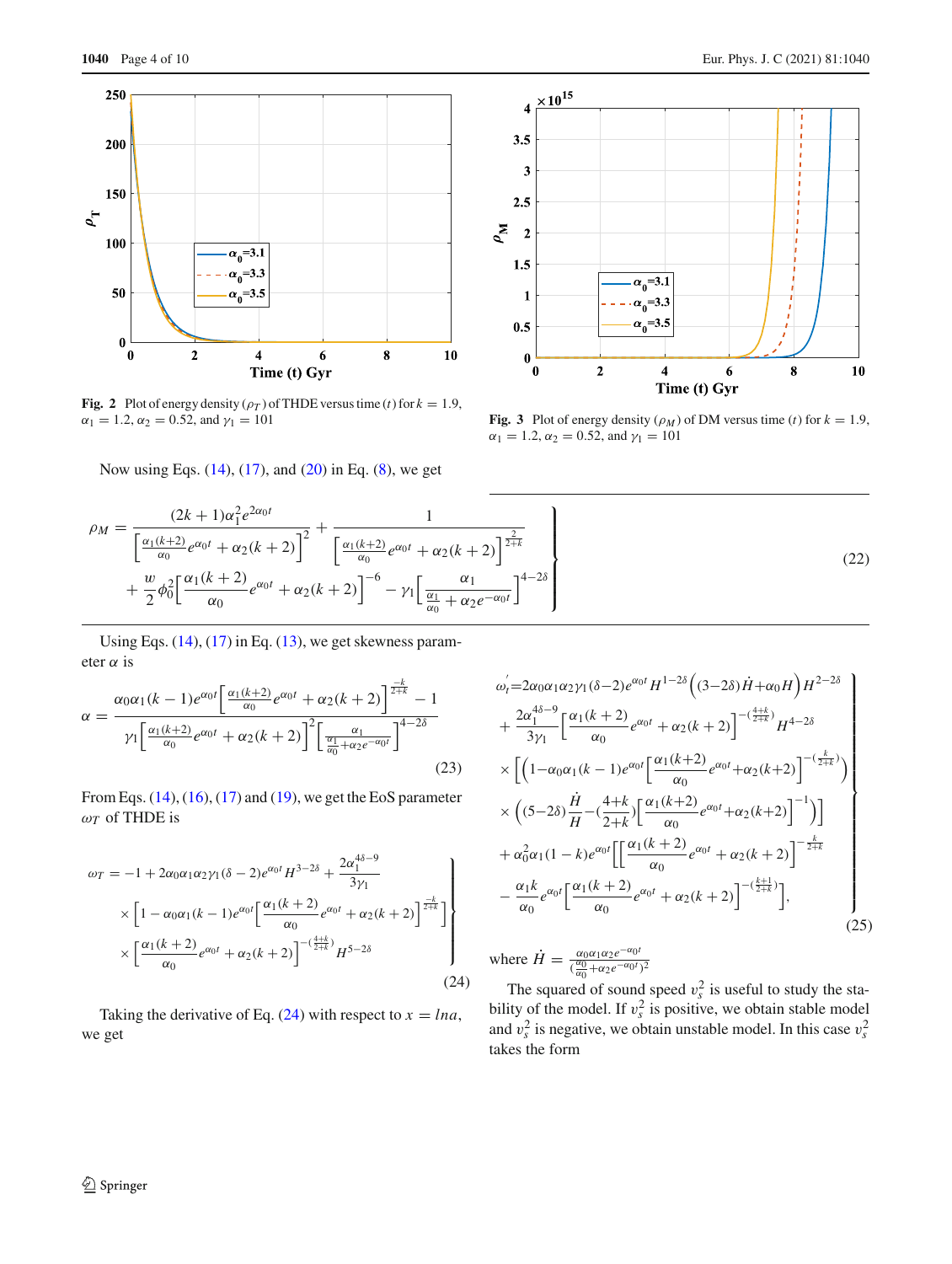$$
v_s^2 = -1 + 2\alpha_0 \alpha_1 \alpha_2 \gamma_1 (\delta - 2)e^{\alpha_0 t} H^{3-2\delta} + \frac{2\alpha_1^{4\delta - 9}}{3\gamma_1} \Big[ 1 - \alpha_0 \alpha_1 (k - 1)e^{\alpha_0 t} \Big[ \frac{\alpha_1 (k + 2)}{\alpha_0} e^{\alpha_0 t} + \alpha_2 (k + 2) \Big]^{2\frac{k}{2+k}} \Big] \Big[ \frac{\alpha_1 (k + 2)}{\alpha_0} e^{\alpha_0 t} + \alpha_2 (k + 2) \Big]^{-(\frac{4+k}{2+k})} H^{5-2\delta} + 2\alpha_0 \alpha_1 \alpha_2 \gamma_1 (\delta - 2)e^{\alpha_0 t} H^{1-2\delta} \Big] \times \Big( (3 - 2\delta) \dot{H} + \alpha_0 H \Big) \frac{H^{3-2\delta}}{(4 - 2\delta) \dot{H}} + \frac{2\alpha_1^{4\delta - 9} H^{6-2\delta}}{3\gamma_1 (4 - 2\delta) \dot{H}} \Big[ \frac{\alpha_1 (k + 2)}{\alpha_0} e^{\alpha_0 t} + \alpha_2 (k + 2) \Big]^{-(\frac{4+k}{2+k})} \times \Big[ \Big( 1 - \alpha_0 \alpha_1 (k - 1) e^{\alpha_0 t} \Big[ \frac{\alpha_1 (k + 2)}{\alpha_0} e^{\alpha_0 t} + \alpha_2 (k + 2) \Big]^{-(\frac{k}{2+k})} \Big) \Big( (5 - 2\delta) \frac{\dot{H}}{H} - \Big( \frac{4+k}{2+k} \Big) \Big[ \frac{\alpha_1 (k + 2)}{\alpha_0} e^{\alpha_0 t} + \alpha_2 (k + 2) \Big]^{-1} \Big) + \alpha_0^2 \alpha_1 (1 - k) e^{\alpha_0 t} \Big[ \Big[ \frac{\alpha_1 (k + 2)}{\alpha_0} e^{\alpha_0 t} + \alpha_2 (k + 2) \Big]^{-\frac{k}{2+k}} \Big] \times \frac{\alpha_1 k}{\alpha_0} e^{\alpha_0 t} \Big[ \frac{\alpha_1 (k + 2)}{\alpha_0} e^{\alpha_0 t} + \alpha_2 (k + 2) \Big]^{-\frac{k+1}{2+k}} \Big]
$$
(26)

In order to understand the role of skewness parameter  $\alpha$ and in the evolution of cosmos, we analyze the dynamical parameters through graphical representation for various values of  $\alpha_0 = 3.1, 3.3, 3.5$ . The graphical nature of skewness parameter  $\alpha$  versus cosmic time  $t$  for THDE model with Hubble horizon cut-off is shown in Fig. [1.](#page-2-10) It is observed that skewness parameter  $\alpha$  varies in the positive region and do not vanish throughout its evolution for chosen values of  $\alpha_0$ .

Figure [2](#page-3-1) represents the plot of energy density of THDE with Hubble horizon cut-off against cosmic time *t* for different values of  $\alpha_0$ . The trajectories of  $\rho_T$  indicates that the positive behavior for the values of  $\alpha_0 = 3.1, 3.3, 3.5$ . It can be seen that  $\rho_T$  decreases with increases of  $\alpha_0$ . And also, we observed that in the beginning suggest that the energy density ρ*<sup>T</sup>* dominates the early Universe but for large cosmic time *t*  $\rho_T$  vanish (negligible).

According to Fig. [5,](#page-5-0) we have drawn  $\omega_T - \omega'_T$  plane. we can see  $\omega_T$  < 0 and  $\omega'_T$  > 0 for different values  $\alpha_0$  = 3.1, 3.3, 3.5. Hence, our model completely lies in the thawing region.

The plot of energy density of DM versus cosmic time *t* for different values of  $\alpha_0$  is shown in Fig. [3.](#page-3-2) It can be seen that  $\rho_M$  is positive and increasing function of time *t* for the values of  $\alpha_0 = 3.1, 3.3, 3.5$ . We can also, observed that the energy density of DM  $\rho_M$  increases with decreases of  $\alpha_0$ . This behavior is opposite to the behavior energy density of THDE  $\rho_T$ .

The behavior of EoS parameter versus cosmic time *t* for the non-interacting THDE model is depicted in Fig. [4](#page-4-0) for different values of  $\alpha_0$ . It may be observe that the model starts in matter dominated region and varies in quintessence region and finally, its reached to LCDM model for the values of  $\alpha_0 = 3.1, 3.3, 3.5.$ 

According to Figs. [10,](#page-6-0) [11](#page-6-1) and [12,](#page-6-2) we can observe that  $\omega_T$ is negative and  $\omega'_T$  is positive for different values of  $\alpha_0$  and  $\beta$ . Hence, our model completely in the thawing region.

According to Fig. [6,](#page-5-1) we shown that  $v_s^2$  versus cosmic time *t* we can observed that  $v_s^2$  is negative, which shows that our model is unstable.

### 3.1 Sign-changeable interaction

In the KK anisotropic background, filled with DM and THDE interacting with each other, The EM conservation law Eq.  $(10)$  is separated into

$$
\dot{\rho_M} + 3H\rho_M = Q,\tag{27}
$$

and

$$
\dot{\rho_T} + 3H(1 + \omega_T)\rho_T + 2\alpha\rho_T \frac{\dot{B}}{B} = -Q,\tag{28}
$$



<span id="page-4-0"></span>**Fig. 4** Plot of EoS parameter  $(\omega_T)$  versus time (*t*) for  $k = 1.9$ ,  $\alpha_1 =$ 1.2,  $\alpha_2 = 0.52$ , and  $\gamma_1 = 101$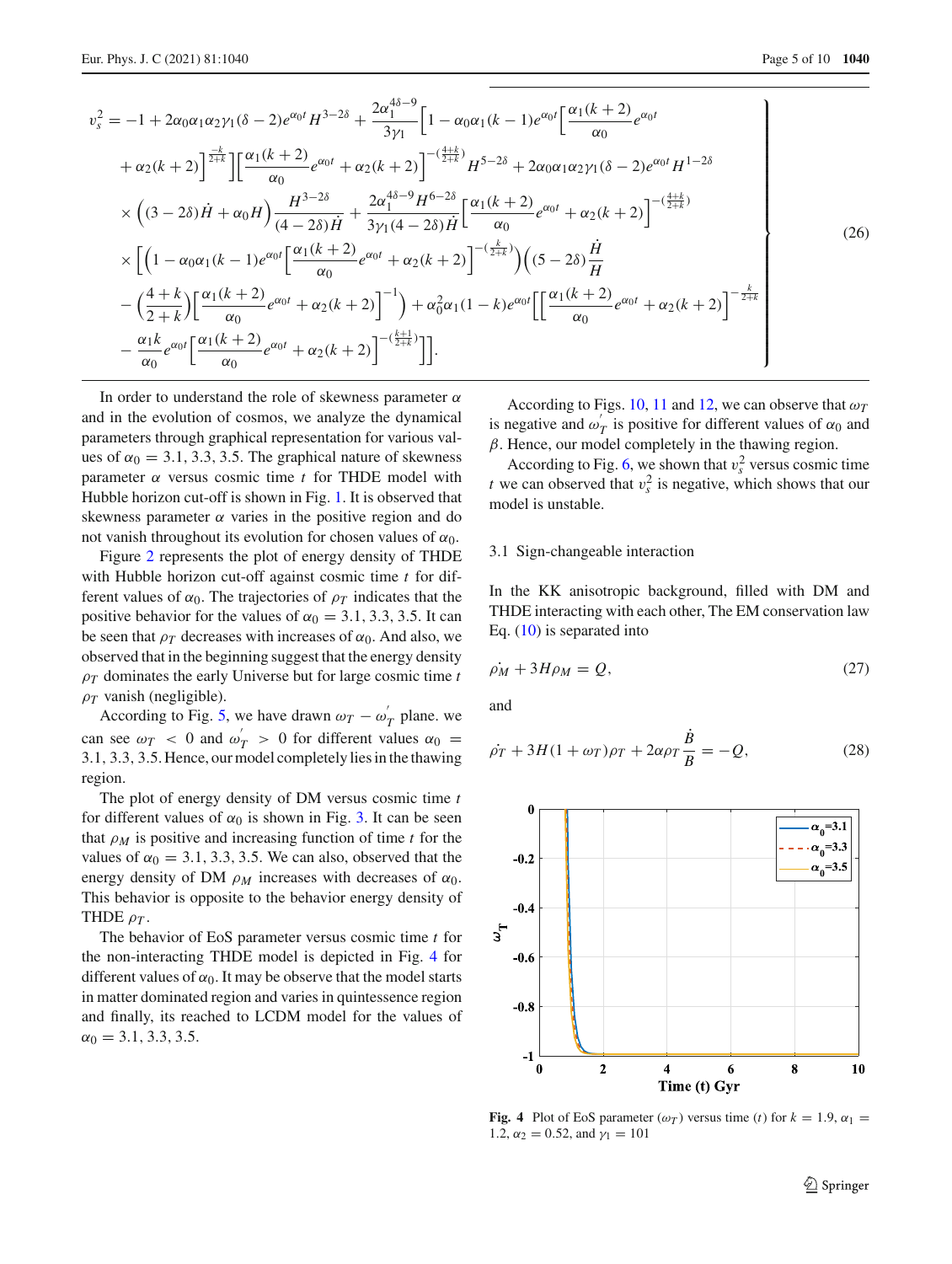

<span id="page-5-0"></span>**Fig. 5** Plot of  $\omega_T$  versus  $\omega'_T$  for  $k = 1.9$ ,  $\alpha_1 = 1.2$ ,  $\alpha_2 = 0.52$ , and  $y_1 = 101$ 



<span id="page-5-1"></span>**Fig. 6** Plot of  $v_s^2$  versus time (*t*) for  $k = 1.9$ ,  $\alpha_1 = 1.2$ ,  $\alpha_2 = 0.52$ , and  $\gamma_1 = 101$ 

where *Q* represents the interaction term, and assume that it has the  $Q = 3\beta H q \rho_T$  from the ref. [\[73](#page-9-48)[–75](#page-9-49)]. Here  $\beta$  is a coupling constant and this  $\beta$  should assumed to be negative because if  $\beta$  is positive then the result in  $\rho_T$  is negative. Definitely, as the expansion of the Universe changes from deceleration  $q > 0$  to acceleration  $q < 0$ . Q can be changing from negative to positive.



<span id="page-5-3"></span>**Fig. 7** Plot of EoS parameter ( $\omega_T$ ) versus time (*t*) for  $k = 1.9$ ,  $\alpha_1 =$ 1.2,  $\alpha_2 = 0.52$ ,  $\gamma_1 = 101$ , and  $\beta = -0.1$ 



<span id="page-5-4"></span>**Fig. 8** Plot of EoS parameter  $(\omega_T)$  versus time (*t*) for  $k = 1.9$ ,  $\alpha_1 =$ 1.2,  $\alpha_2 = 0.52$ ,  $\gamma_1 = 101$ , and  $\beta = -0.3$ 

<span id="page-5-2"></span>
$$
\omega_T = -1 + 2\alpha_0 \alpha_1 \alpha_2 \gamma_1 (\delta - 2) e^{\alpha_0 t} H^{3-2\delta} + \frac{2\alpha_1^{4\delta - 9}}{3\gamma_1} \times \left[ 1 - \alpha_0 \alpha_1 (k - 1) e^{\alpha_0 t} \left[ \frac{\alpha_1 (k + 2)}{\alpha_0} e^{\alpha_0 t} + \alpha_2 (k + 2) \right]^{\frac{-k}{2+k}} \right] \times \left[ \frac{\alpha_1 (k + 2)}{\alpha_0} e^{\alpha_0 t} + \alpha_2 (k + 2) \right]^{-(\frac{4+k}{2+k})} H^{5-2\delta} - \beta q \tag{29}
$$

Taking the derivative of Eq.  $(29)$  with respect to  $x = \ln a$ , we get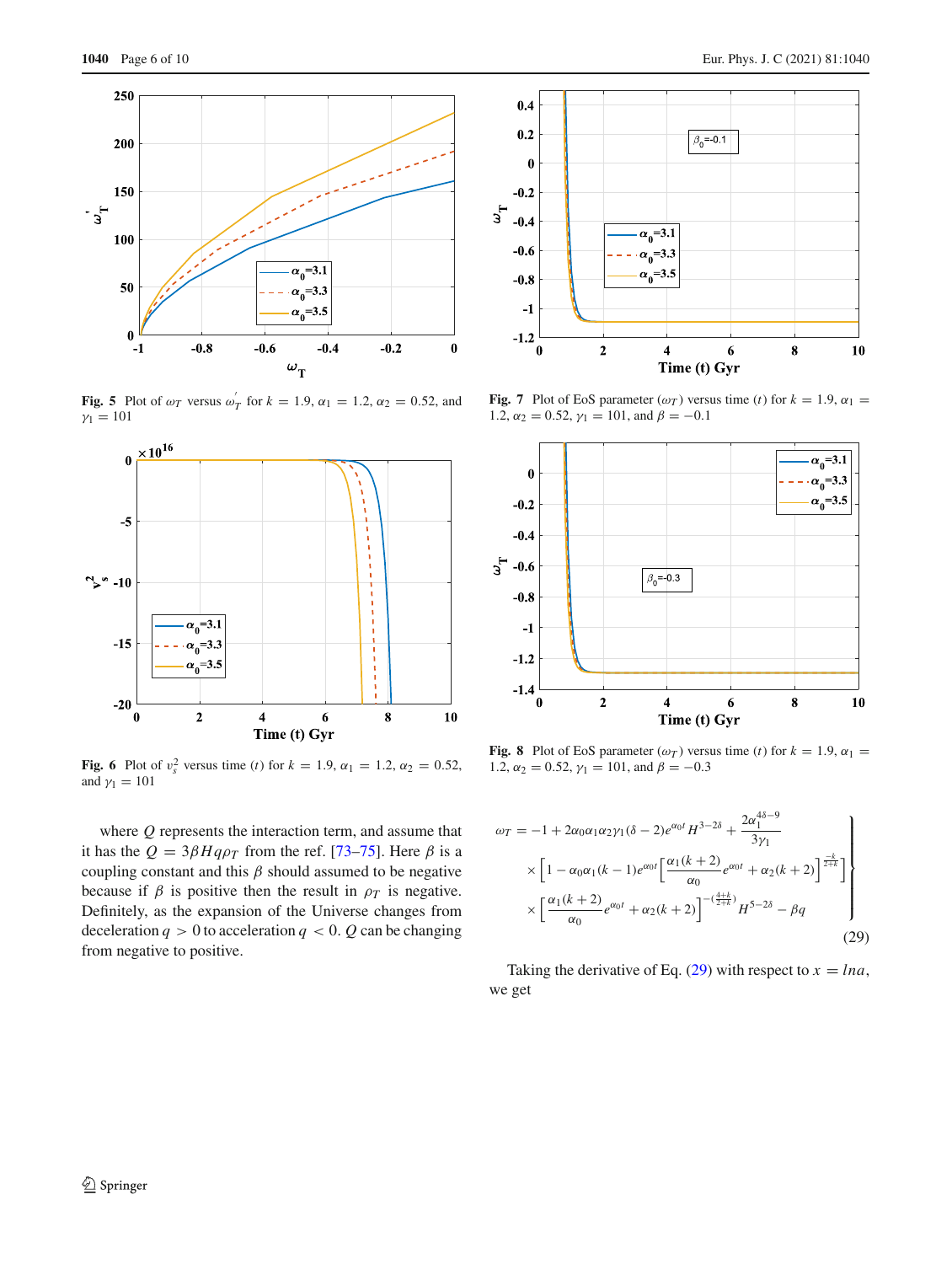

<span id="page-6-3"></span>**Fig. 9** Plot of EoS parameter ( $\omega_T$ ) versus time (*t*) for  $k = 1.9$ ,  $\alpha_1 =$ 1.2,  $\alpha_2 = 0.52$ ,  $\gamma_1 = 101$ , and  $\beta = -0.5$ 



<span id="page-6-0"></span>Fig. 10 Plot of  $\omega_T$  versus  $\omega'_T$  for  $k = 1.9$ ,  $\alpha_1 = 1.2$ ,  $\alpha_2 = 0.52$ ,  $\gamma_1 = 101$ , and  $\beta = -0.1$ 





<span id="page-6-1"></span>**Fig. 11** Plot of  $\omega_T$  versus  $\omega'_T$  for  $k = 1.9$ ,  $\alpha_1 = 1.2$ ,  $\alpha_2 = 0.52$ ,  $\gamma_1 = 101$ , and  $\beta = -0.3$ 



<span id="page-6-2"></span>**Fig. 12** Plot of  $\omega_T$  versus  $\omega'_T$  for  $k = 1.9$ ,  $\alpha_1 = 1.2$ ,  $\alpha_2 = 0.52$ ,  $\gamma_1 = 101$ , and  $\beta = -0.5$ 

where 
$$
\dot{q} = -\frac{\alpha_0^2 \alpha_2 e^{-\alpha_0 t}}{\alpha_1}
$$
.

(30)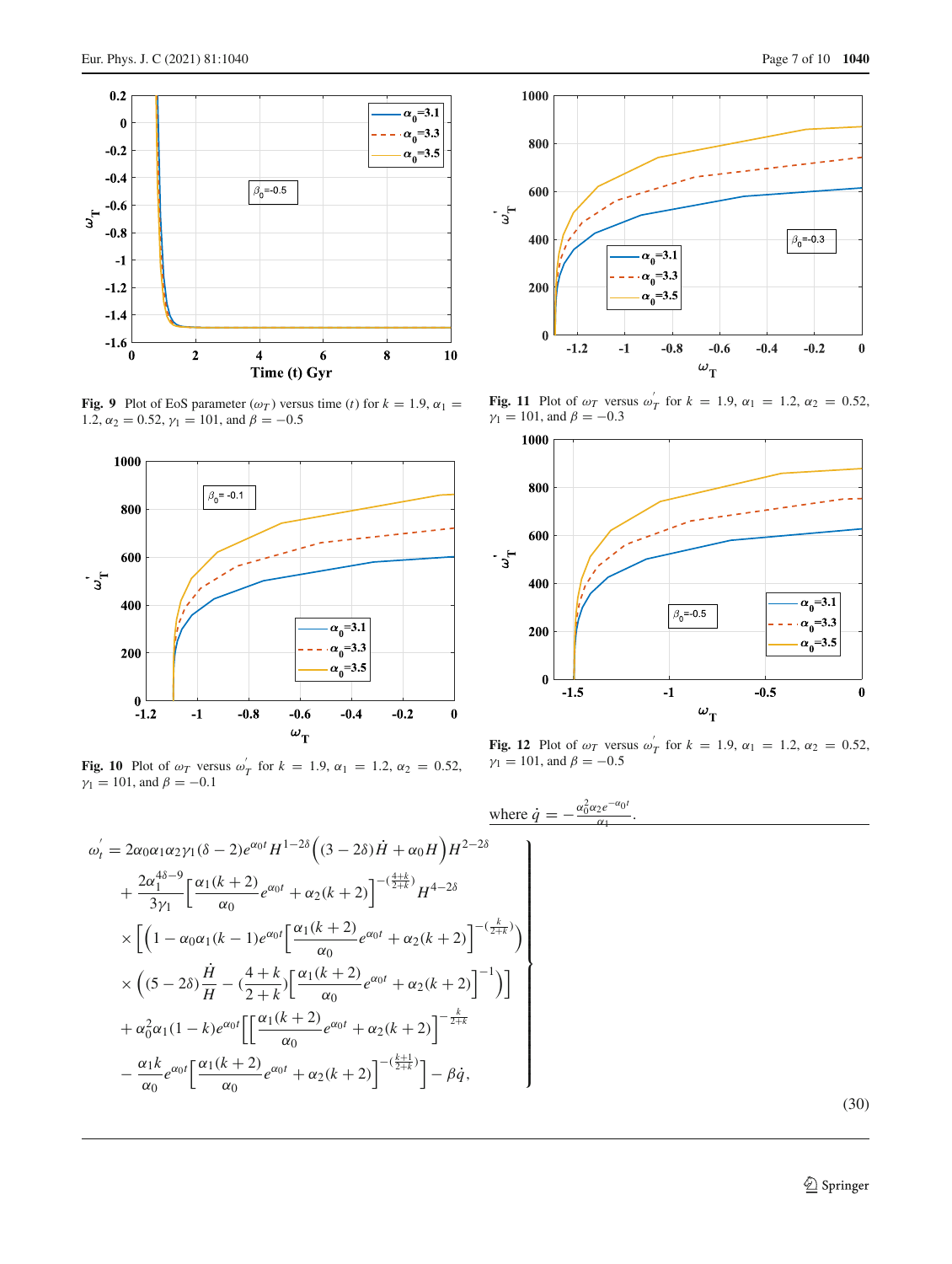The squared sound speed  $v_s^2$  is obtained as

$$
v_s^2 = -1 + 2\alpha_0 \alpha_1 \alpha_2 \gamma_1 (\delta - 2)e^{\alpha_0 t} H^{3-2\delta} + \frac{2\alpha_1^{4\delta - 9}}{3\gamma_1} \Big[ 1 - \alpha_0 \alpha_1 (k - 1)e^{\alpha_0 t} \Big[ \frac{\alpha_1 (k + 2)}{\alpha_0} e^{\alpha_0 t} + \alpha_2 (k + 2) \Big]^{2 + k} \Big] \Big[ \frac{\alpha_1 (k + 2)}{\alpha_0} e^{\alpha_0 t} + \alpha_2 (k + 2) \Big]^{-(\frac{4 + k}{2 + k})} H^{5-2\delta} + 2\alpha_0 \alpha_1 \alpha_2 \gamma_1 (\delta - 2)e^{\alpha_0 t} H^{1-2\delta} \Big] \times \Big( (3 - 2\delta) \dot{H} + \alpha_0 H \Big) \frac{H^{3-2\delta}}{(4 - 2\delta) \dot{H}} + \frac{2\alpha_1^{4\delta - 9} H^{6-2\delta}}{3\gamma_1 (4 - 2\delta) \dot{H}} \Big[ \frac{\alpha_1 (k + 2)}{\alpha_0} e^{\alpha_0 t} + \alpha_2 (k + 2) \Big]^{-(\frac{4 + k}{2 + k})} \times \Big[ \Big( 1 - \alpha_0 \alpha_1 (k - 1)e^{\alpha_0 t} \Big[ \frac{\alpha_1 (k + 2)}{\alpha_0} e^{\alpha_0 t} + \alpha_2 (k + 2) \Big]^{-(\frac{k}{2 + k})} \Big) \Big( (5 - 2\delta) \frac{\dot{H}}{H} - \Big( \frac{4 + k}{2 + k} \Big) \Big[ \frac{\alpha_1 (k + 2)}{\alpha_0} e^{\alpha_0 t} + \alpha_2 (k + 2) \Big]^{-1} \Big) + \alpha_0^2 \alpha_1 (1 - k)e^{\alpha_0 t} \Big[ \Big[ \frac{\alpha_1 (k + 2)}{\alpha_0} e^{\alpha_0 t} + \alpha_2 (k + 2) \Big]^{-\frac{k}{2 + k}} \Big] \Big] - \frac{\dot{\beta} \dot{q}}{\alpha_0} . \tag{31}
$$

The behavior of EoS parameter  $\omega_T$  versus cosmic time *t* for interacting THDE model is depicted in Figs. [7,](#page-5-3) [8](#page-5-4) and [9](#page-6-3) for the different values of  $\alpha_0$  and  $\beta$ . It can be that our model starts in radiation region and passes through matter dominated region and enters into the quintessence phase while the model crosses the phantom divide line and finally, its reached to the constant value in phantom region.

According to Fig. [13,](#page-8-0) we can say that  $v_s^2$  is negative, which shows that our model unstable. The rate of acceleration or deceleration of the Universe can be described by a single parameter (*q*) is  $q = -1 - \frac{H}{H^2}$  a more sensitive discriminator of the expansion rate and hence THDE can be constructed by considering the general form for the expansion factor of the Universe. for our model DP is

$$
q = -1 + \frac{\alpha_0 \alpha_2}{\alpha_1} e^{-\alpha_0 t} \tag{32}
$$

According to Fig. [14,](#page-8-1) we can observed that our model exhibits a smooth transition from decelerating to accelerating region of the Universe.

The statefinder indicative (*r*,*s*) pair is taken for the geometric idea of the models. We can find the difference in different THDE models by state-finder analysis.

According to Fig. [15,](#page-8-2) we can observe that the trajectories of (*r*,*s*) plane gives a correspondence with Chaplygin gas model for  $r > 1$  and  $s < 0$ .

## **4 Conclusions**

We have investigated the THDE in the spatially homogeneous anisotropic KK Universe within the frame-work of SB scalar-tensor theory of gravity filled with DM and THDE. To obtainthe deterministic solution of the model of the Universe, we consider some physically plausible conditions, these conditions lead to a varying deceleration parameter which represents decelerating to accelerating expansion of the Universe. We have summarized the conclusions as follows:

$$
r = -\frac{\alpha_0^2 \alpha_2 e^{-\alpha_0 t}}{\alpha_1^2} \left[ \frac{\alpha_1}{\alpha_0} + \alpha_2 (1 + 2e^{-\alpha_0 t}) \alpha_2 \right] + \frac{3\alpha_0 \alpha_2 e^{-\alpha_0 t}}{\alpha_1} - 6,
$$
\n
$$
s = 2 \left[ \frac{-\alpha_0^2 \alpha_2 e^{-\alpha_0 t} \left[ \frac{\alpha_1}{\alpha_0} + \alpha_2 (1 + 2e^{-\alpha_0 t}) \alpha_2 \right] + 3\alpha_0 \alpha_1 \alpha_2 e^{-\alpha_0 t} \alpha_1 - 6\alpha_1^2}{3\alpha_1 (2\alpha_0 \alpha_2 e^{-\alpha_0 t} - 3\alpha_1)} \right]
$$
\n(34)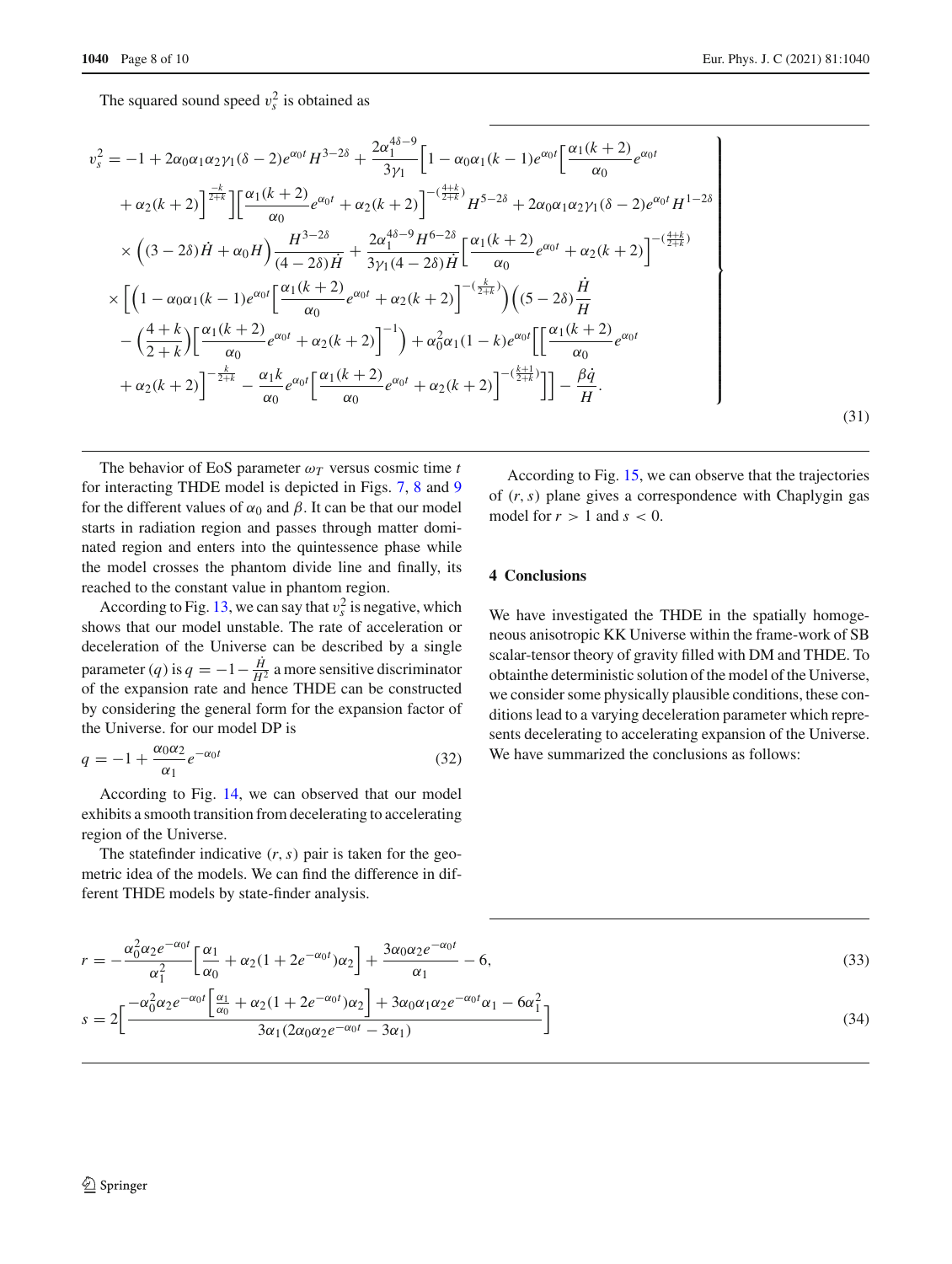

<span id="page-8-0"></span>**Fig. 13** Plot of  $v_s^2$  versus time (*t*) for  $k = 1.9$ ,  $\alpha_1 = 1.2$ ,  $\alpha_2 = 0.52$ ,  $\gamma_1 = 101$ , and  $\beta = -0.1, -0.3, -0.5$ 



<span id="page-8-1"></span>**Fig. 14** Plot of  $v_s^2$  versus time (*t*) for  $k = 1.9$ ,  $\alpha_1 = 1.2$ ,  $\alpha_2 = 0.52$ , and  $\gamma_1 = 101$ 

- For our models, we have observed that skewness parameter  $\alpha$  varies in the positive region and do not vanish throughout its evolution for chosen values of  $\alpha_0 =$ 3.1, 3.3, 3.5. From the trajectories of  $\rho_T$  indicates that the positive behavior for the values of  $\alpha_0 = 3.1, 3.3, 3.5$ . And energy density of THDE  $(\rho_T)$  decreases with increases of  $\alpha_0$ . And also, we observed that in the begining suggest that the energy density  $\rho_T$  dominates the early Universe but for large cosmic time (*t*)  $\rho_T$  is negligible.
- The energy density of DM  $ρ_M$  is positive and increasing function of time *t* for the various values of  $\alpha_0$ . We can also, observed that the energy density of DM ρ*M* increases with decreases of  $\alpha_0$ . This behavior is opposite to the behavior energy density of THDE  $\rho_T$ .



<span id="page-8-2"></span>**Fig. 15** Plot of  $v_s^2$  versus time (*t*) for  $k = 1.9$ ,  $\alpha_1 = 1.2$ ,  $\alpha_2 = 0.52$ , and  $\gamma_1 = 101$ 

- For our non-interacting THDE model, the behavior of EoS parameter for different values of  $\alpha_0$ . It may be observe that the model starts in matter dominated region and varies in quintessence region and finally, its reached to LCDM model.
- We have drawn  $\omega_T \omega'_T$  plane (From the Fig. [5\)](#page-5-0). We can observed  $\omega_T < 0$  and  $\omega_T > 0$  for different values  $\alpha_0$ . Our model completely lies in the thawing region. And the squared sound speed  $v_s^2$  versus cosmic time *t*, we can observed that  $v_s^2$  is negative, which shows that our model is unstable.
- For our sign-changeable THDE model, the behavior of EoS parameter  $\omega_T$  for the different values of  $\alpha_0$  and  $\beta$ . It can be that our model starts in radiation region and passes through matter dominated region and enters into the quintessence phase while the model crosses the phantom divide line and finally, its reached to the constant value in phantom region.
- According to Figs. [10,](#page-6-0) [11](#page-6-1) and [12,](#page-6-2) we can observe that  $\omega_T$  is negative and  $\omega'_T$  is positive for different values of  $\alpha_0$  and  $\beta$ . Hence, our model completely in the thawing region. In both cases, our models completely in the thawing region. And Fig. [13,](#page-8-0) we can say that  $v_s^2$  is negative, which shows that our model unstable and also, we observed that in both cases, our models unstable.
- For both the models, DP parameter exhibits a smooth transition from decelerating to accelerating region of the Universe. The trajectories of (*r*,*s*) plane gives a correspondence with Chaplygin gas model for *r* > 1 and  $s < 0$ .